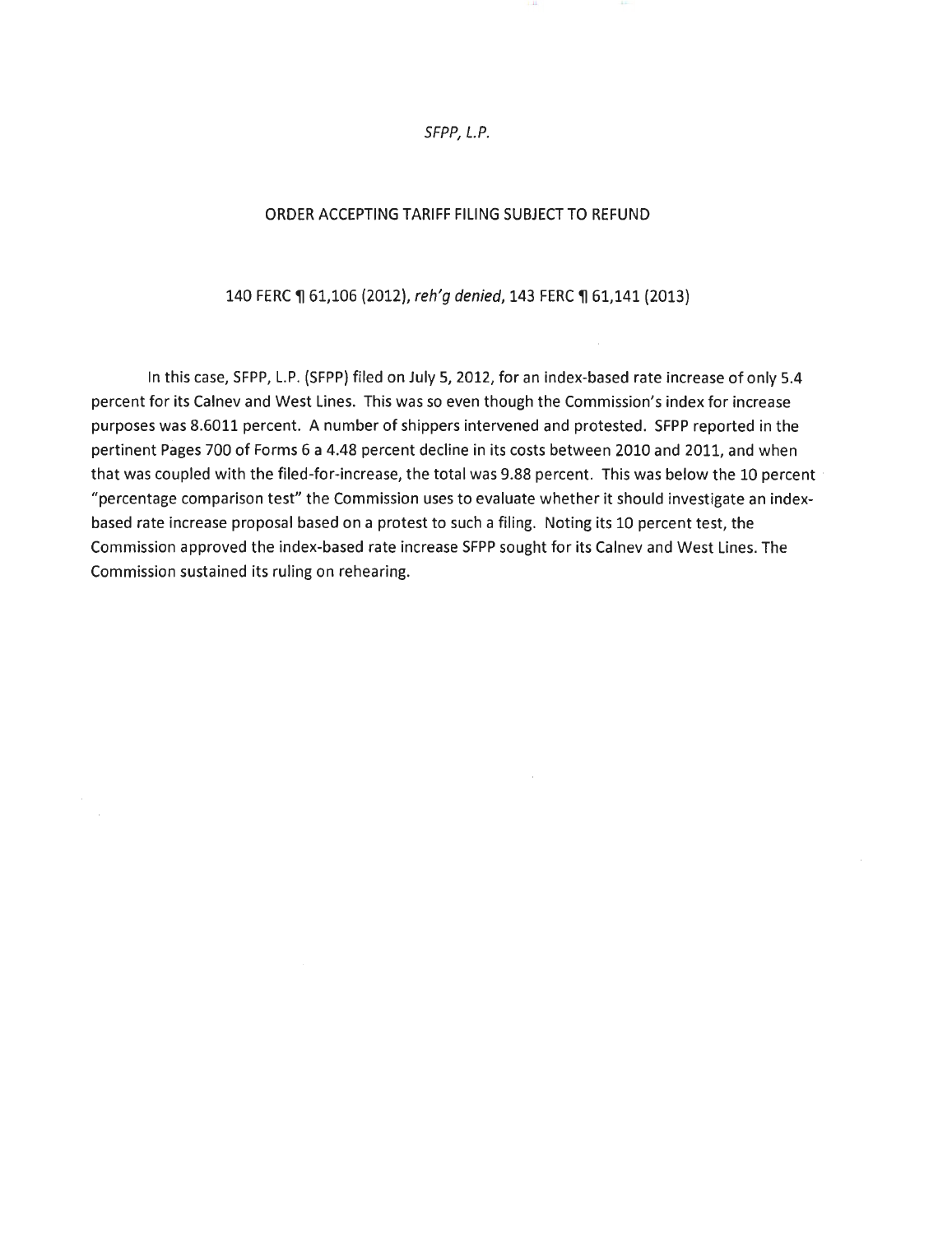# 140 FERC  $$61,106$ UNITED STATES OF AMERICA FEDERAL ENERGY REGULATORY COMMISSION

Before Commissioners: Jon Wellinghoff, Chairman; Philip D. Moeller, John R. Norris, Cheryl A. LaFleur, and Tony T. Clark.

SFPP, L.P.

Docket No. IS12-501-000

# ORDER ACCEPTING TARIFF FILING SUBJECT TO REFUND

(Issued August 3, 2012)

1. On July 5, 2012, SFPP, L.P.  $(SFPP)^{1}$  filed revised tariffs<sup>2</sup> to implement an indexbased rate increase under section 342.3 of the Commission's regulations. As discussed below, the Commission accepts SFPP's tariff to be effective August 5, 2012, subject to refund, and the outcome of proceedings in Docket Nos. IS08-390-000, *et al.,* and IS11- 444-000, *et al.* 

## **Background and Filings**

2. On July 5, 2012, SFPP submitted tariffs proposing an index-based rate increase of approximately 5.4 percent. SFPP states that this increase is less than the Commission's 2012 Index adjustment factor of 8.6011 percent. Page 700 of SFPP's FERC Form No. 6 reports a cost decrease of 4.48 percent between 2010 and 2011 , When SFPP combines this cost decrease with its proposed index-based rate increase of 5.4 percent, the proposed rate increase results in a divergence of 9.88 percent under the Commission's percentage comparison test.

<sup>2</sup> SFPP, L.P., FERC Oil Tariff, SFPP Tariff Database, Calney Line. FERC 196.9.0. 196.9.0, West Line. FERC 198.9.0. 198.9.0.

<sup>&</sup>lt;sup>1</sup> SFPP is a common carrier pipeline which transports crude oil and refined petroleum products in interstate commerce in Texas, New Mexico, Colorado, Oklahoma, Kansas, and Illinois.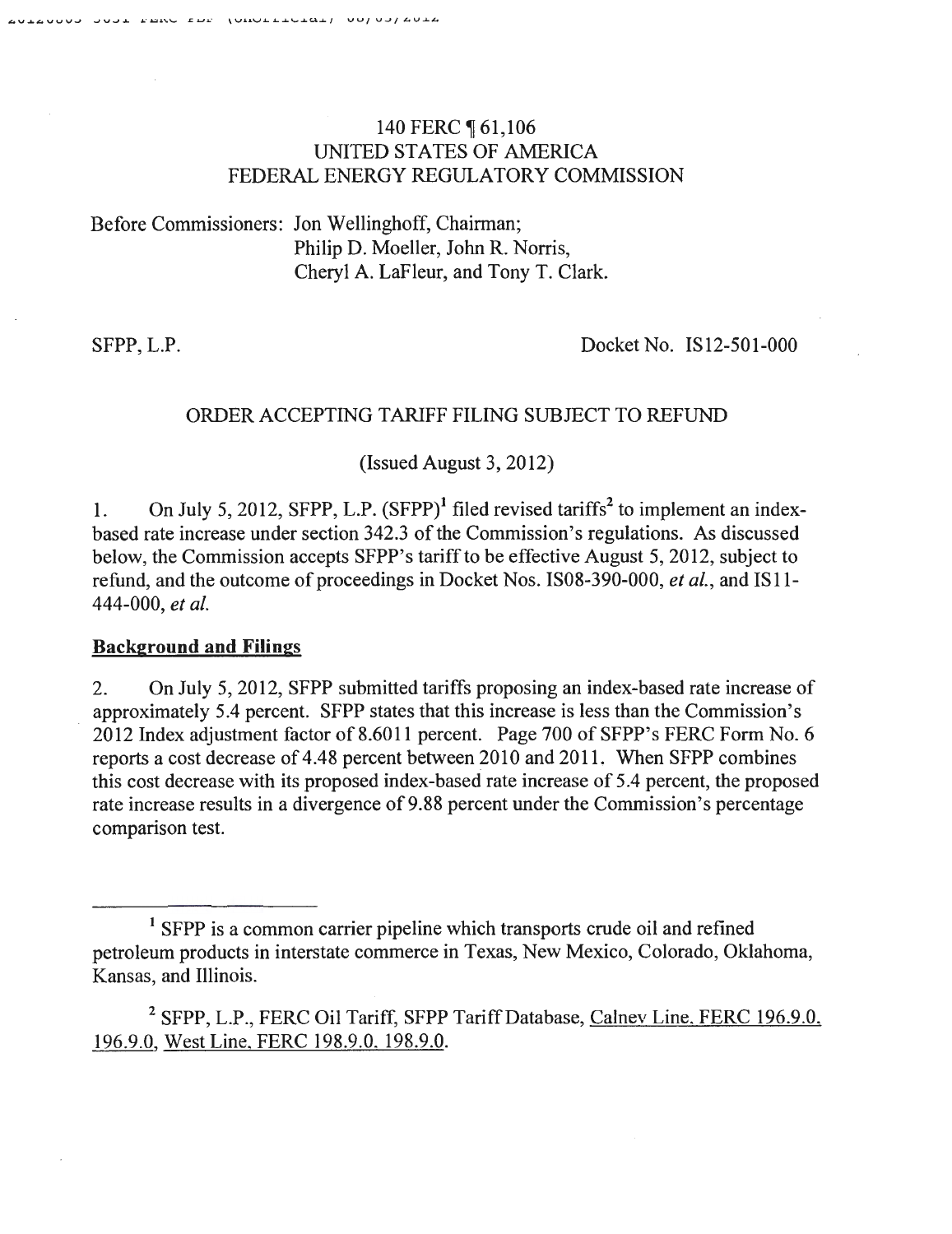Docket No. IS12-501-000 -2-

3. Pursuant to Rule 214 of the Commission's Rules and Regulations, 18 C.F.R. § 385.214 (2012), all timely filed motions to intervene and any unopposed motion to intervene out of time filed before this order issues are granted. Motions to intervene and protests were filed by Phillips 66 Company (Phillips), Tesoro Refining and Marketing, and Indicated Shippers.<sup>3</sup> On June 25, 2012, SFPP filed a response to the protests.

4. The protests argue that SFPP's proposed 5.4 percent index-based rate increase is so substantially in excess of the actual cost changes incurred by SFPP that the proposed rates are unjust and unreasonable. The protests also contend that SFPP should be denied its index increase because SFPP's costs declined between 2010 and 2011.

5. On July 25, 2012, SFPP filed a response stating that its proposed rate increase is not substantially in excess of its cost changes and that the proposed increase is consistent with Commission regulations.

## **Discussion**

6. The Commission accepts SFPP's proposed tariff. Protests challenging an indexbased rate increase are governed by section 343.2(c)(1) of the Commission's regulations, which provides in part:

A protest or complaint filed against a rate proposed or established pursuant to§ 342.3 [indexing] of this chapter must allege reasonable grounds for asserting that ... the rate increase is so substantially in excess of the actual cost increases incurred by the carrier that the rate is unjust and unreasonable . . . .<sup>4</sup>

7. To maintain the relative simplicity of the oil indexing process, the Commission evaluates a protest to an index-based tariff filing using the carrier's FERC Form No.6, Page 700 data in a percentage comparison test.<sup>5</sup> The percentage comparison test is a very

<sup>3</sup> Chevron Products Company; BP West Coast Products LLC; Valero Marketing and Supply Company; Delta Air Lines, Inc., Continental Airlines, Inc., Southwest Airlines Co., US Airways, Inc. (collectively, Airlines); and Airlines For America.

4 18 C.F.R. § 343.2(c)(l) (2012).

<sup>5</sup> Calnev Pipe Line L.L.C., 130 FERC ¶ 61,082, at P 10 (2010) (Calnev) and *SFPP*, *L.P., et al.,* 129 FERC ¶ 61,228, at P 7 (2009). The Commission will not consider protests that raise arguments beyond the scope of the percentage comparison test. The Commission will apply a wider range of factors beyond the percentage comparison test in reviewing a complaint against an index-based rate increase. *See Calnev,* 130 FERC

 $(continued...)$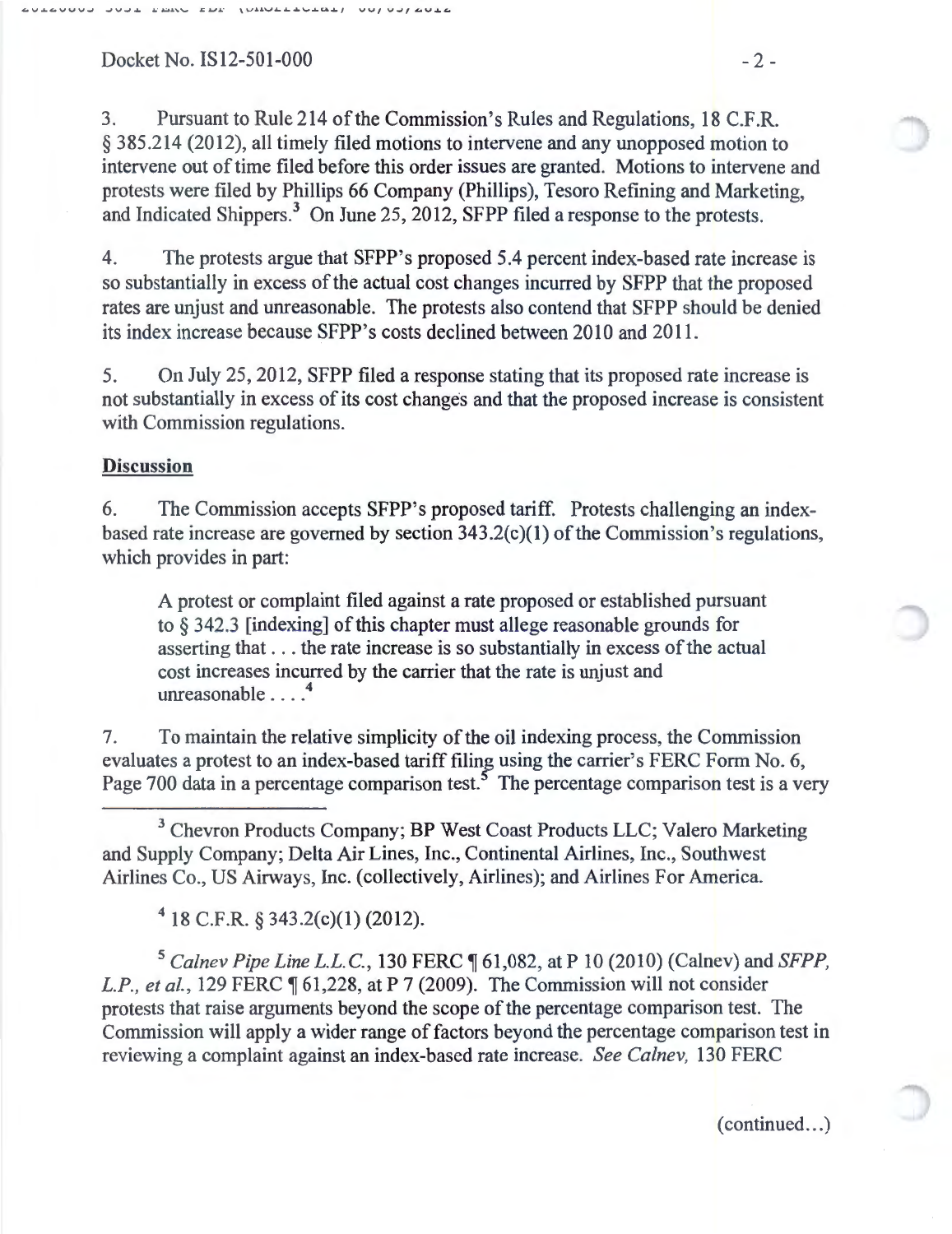Docket No. IS12-501-000 - 3 -

narrow test that "compare[s] the Page 700 cost data contained in the company's annual FERC Form No. 6 to the data that is reflected in the index filing for a given year with the data for [the] prior year...." This test is the "preliminary screening tool for pipeline [index-based] rate filings,"<sup>7</sup> and is the sole means by which the Commission determines whether a protest meets the section  $343.2(c)(1)$  standard.<sup>8</sup>

8. SFPP's FERC Form No. 6, Page 700 shows a total cost of service decrease between 2010 and 2011 of approximately 4.48 percent. SFPP's 4.48 percent decrease in costs combined with the proposed index-based rate increase of 5.4 percent results in divergence of9.88 percent under the percentage comparison test. This magnitude of divergence between the pipeline's costs and its revenue increase, as expressed in percentage terms, is not sufficient for the protesters to satisfy the requirements of section  $343.2(c)(1)$ .<sup>9</sup> The Commission has previously explained that section 343.2(c)(1) does not automatically bar an index increase for pipelines that have experienced a cost decrease.<sup>10</sup>

<sup>~</sup>61 ,082 at P 11 (citing *BP West Coast Products LLC v. SFPP, L.P.,* 121 FERC ~ 61 ,243, at PP 8-9 (2007) *(BP West Coast)).* 

<sup>6</sup> Calnev, 130 FERC ¶ 61,082 at P 10; *BP West Coast Products, LLC v. SFPP, L.P.*, 118 FERC  $\P$  61,261, at P 8 (2007). The percentage comparison test compares proposed changes in rates against the change in the level of a pipeline's cost of service.

<sup>7</sup>*Cost-of-Service Reporting and Filing Requirements for Oil Pipelines,* Order No. 571, FERC Stats. & Regs., Regulations Preambles Jan. 1991-June 1996 ¶ 31,006, at 31,168, *order on reh 'g and clarification,* Order No. 571-A, FERC Stats. & Regs., Regulations Preambles, Jan. 1991-June 1996 ¶ 31,012 (1994).

<sup>8</sup> BP West Coast, 121 FERC ¶ 61,141 at P 6 ("[T]he Commission uses a percentage comparison test in the context of a protest to an index-based filing to assure that the indexing procedure remains a simple and efficient procedure for the recovery of annual cost increases. [Footnote omitted.] This screening approach at the suspension phase is a snap shot approach that avoids extensive arguments over issues of accounting accuracy and rate reasonableness within the time limits available for Commission review, and highlights the simplicity of the filing procedure. It also precludes the use of the protest procedure to complicate what should in most cases be merely a price adjustment that is capped at the industry's average annual cost increases.").

<sup>9</sup> Shippers may file complaints against the index increases, which would allow for the consideration of factors beyond the percentage comparison test. *SFPP*, L.P., 129 FERC ¶ 61,228 at P 8.

<sup>10</sup> Calnev Pipeline LLC, 115 FERC ¶ 61,387 (2007).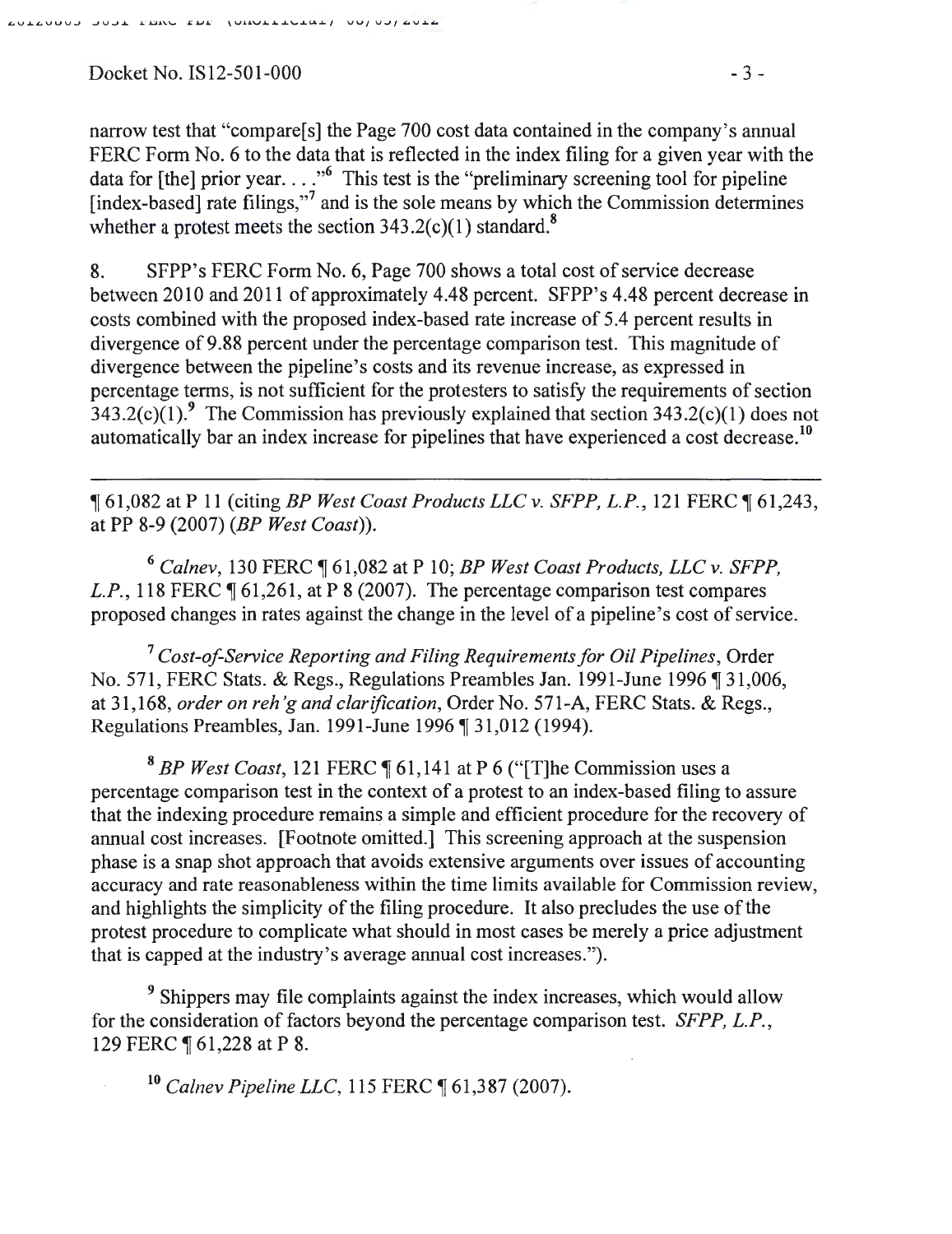Docket No. IS12-501-000 -4 -

Further, the Commission has never found an index rate increase to be "substantially in excess" of actual cost changes under section  $343.2(c)(1)$  when the difference between the proposed index rate increase and the pipeline's actual change in cost is less than 10 percent. At 9.88 percent, SFPP's proposed rate increase is not so substantially in excess of the actual cost changes incurred by the carrier that the rate adjustment should be disallowed.

9. SFPP's currently effective base rates underlying its index-based rate filing are under review currently in Docket Nos. IS08-390-000, *et al.,* and IS11-444-000, *et al.* As a result, the proposed indexed rates in the instant proceeding are subject to adjustment pending the resolution of those proceedings. The Commission therefore accepts SFPP's indexed rates subject to refund and the outcome of Docket Nos. IS08-390-000, *et al.,* and IS11-444-000, *eta!.* 

### The Commission orders:

SFPP's FERC Oil Tariff Nos. 196.9.0 and 198.9.0 are accepted, effective August 5, 2012, subject to refund and further order of the Commission in Docket Nos. IS08-390-000, *et al.,* and IS11-444-000, *eta!.* 

By the Commission.

(SEAL)

Kimberly D. Bose, Secretary.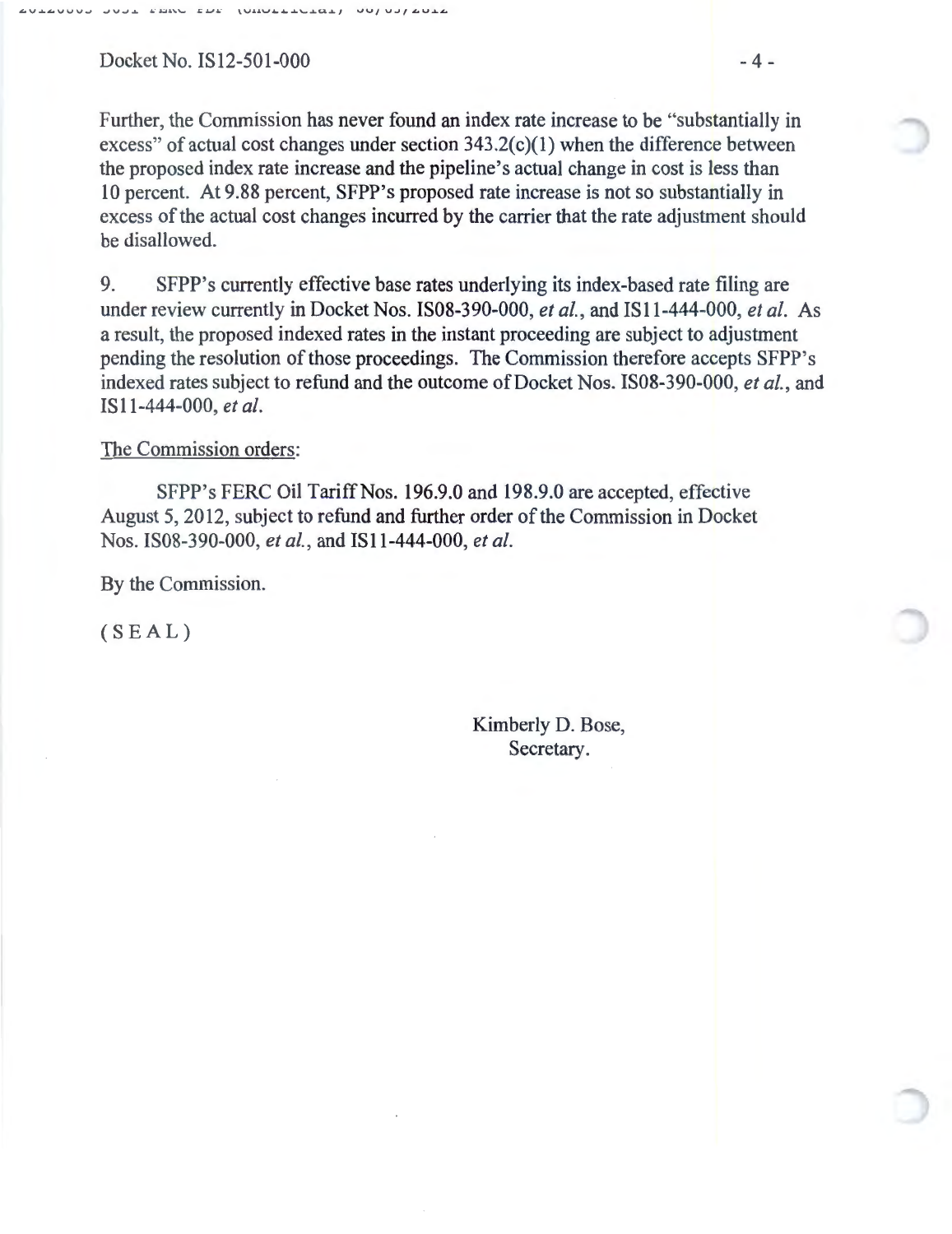|                                               | the contract of the contract of the contract of the contract of the contract of the contract of the contract of |  |
|-----------------------------------------------|-----------------------------------------------------------------------------------------------------------------|--|
| CATABLE SUPE FRIME FOR TURNETALLY AND ASSAULT |                                                                                                                 |  |
| Document Content (s)                          |                                                                                                                 |  |
|                                               |                                                                                                                 |  |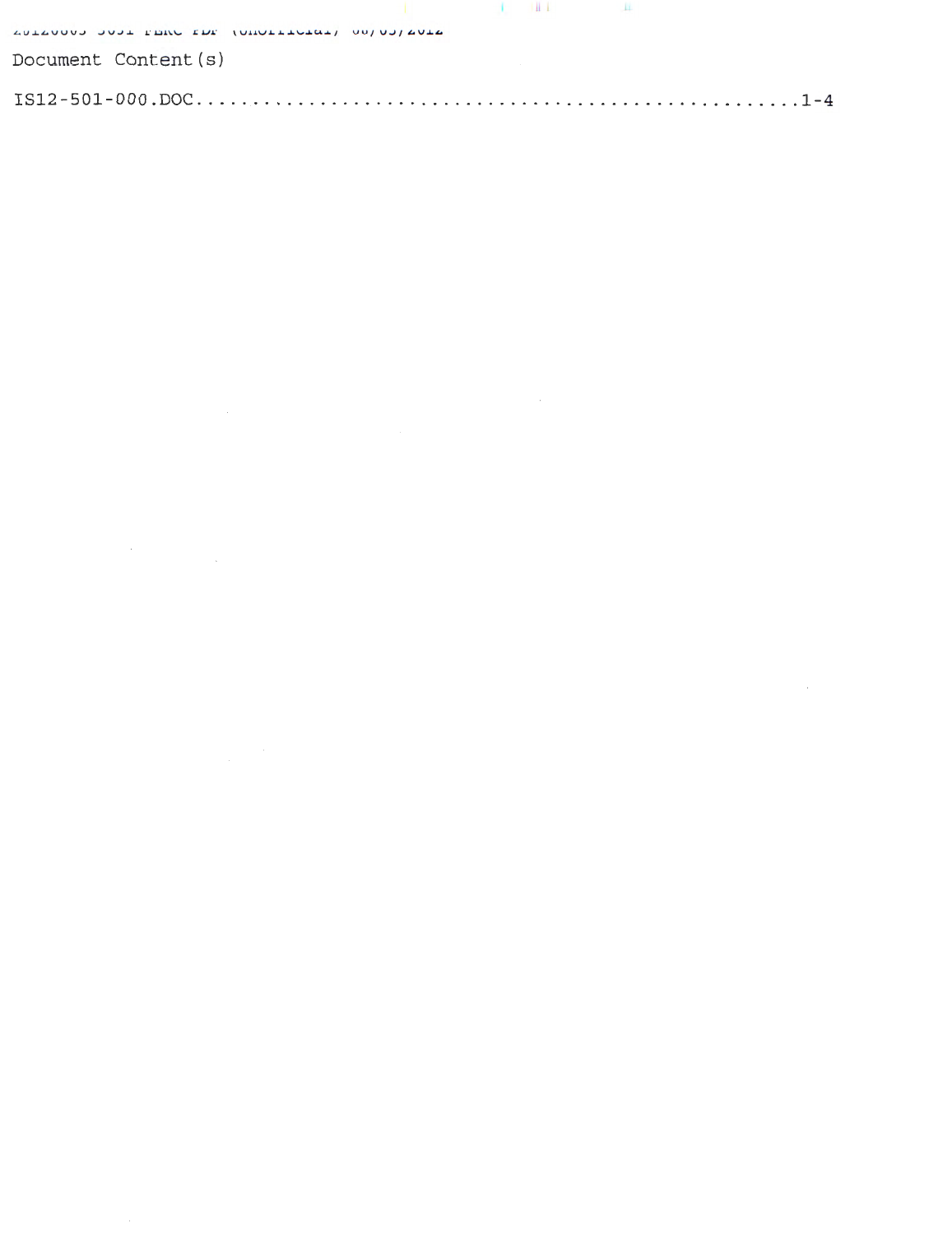$\label{eq:2.1} \frac{1}{\sqrt{2}}\int_{\mathbb{R}^3}\frac{1}{\sqrt{2}}\left(\frac{1}{\sqrt{2}}\right)^2\frac{1}{\sqrt{2}}\left(\frac{1}{\sqrt{2}}\right)^2\frac{1}{\sqrt{2}}\left(\frac{1}{\sqrt{2}}\right)^2\frac{1}{\sqrt{2}}\left(\frac{1}{\sqrt{2}}\right)^2.$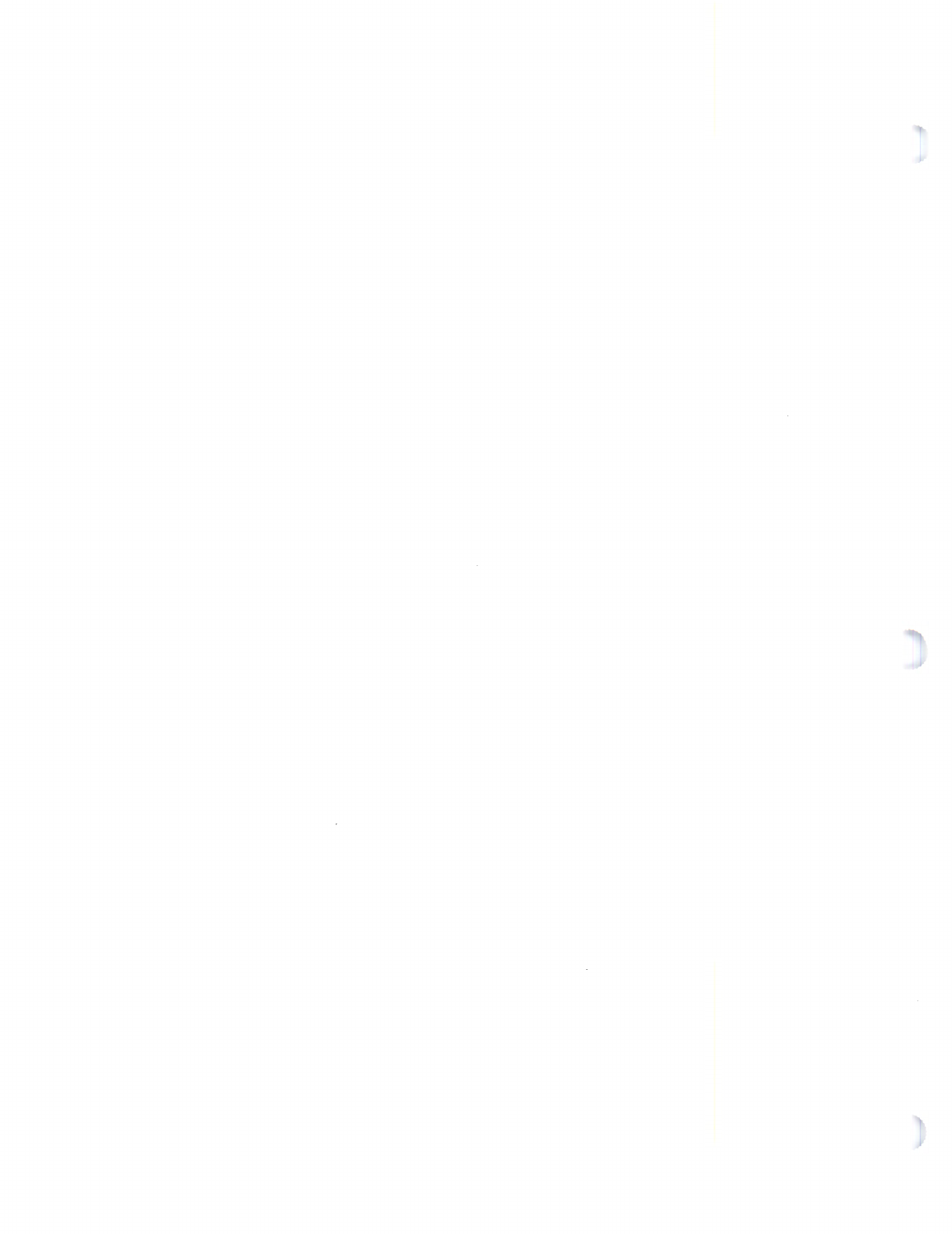# 143 FERC **[61,141** UNITED STATES OF AMERICA FEDERAL ENERGY REGULATORY COMMISSION

Before Commissioners: Jon Wellinghoff, Chairman; Philip D. Moeller, John R. Norris, Cheryl A. LaFleur, and Tony Clark.

SFPP, L.P.

Docket No. IS12-501-001

## ORDER DENYING REHEARING

(Issued May 16, 2013)

1. On September 4, 2012, Indicated Shippers<sup>1</sup> filed a request for rehearing of the Commission's August 2012 Order which accepted SFPP, L.P. 's (SFPP) index-based rate increase for its Calnev and West Line systems subject to refund, and the outcome of proceedings in Docket Nos. IS08-390-000, *eta/.,* and IS 11-444-000, *eta/.* 2 As explained below, the Commission denies the request for rehearing.

# I. **Background**

2. On July 5, 2012, SFPP submitted tariffs proposing a revised index-based rate increase of approximately 5.4 percent for its Calnev and West Line systems. The August 2012 Order accepted SFPP's filing. The August 2012 Order explained that the Commission evaluates protests to an index-based tariff filing using the carrier's FERC Form No. 6, Page 700 data in a percentage comparison test.<sup>3</sup> The August 2012 Order explained that SFPP's 4.48 percent decrease in costs between 2010 and 2011 as reported on Form No. 6, Page 700 combined with the proposed index-based rate increase of 5.4 percent results in divergence of9.88 percent. Based upon the percentage comparison test, the August 2012 Order concluded that SFPP's proposed rate increase was not so substantially in excess of the actual cost changes incurred by the carrier that the rate adjustment should be disallowed. The August 2012 Order noted that the effective rates

<sup>3</sup> Id. P 7 (citing *Calnev Pipe Line L.L.C.*, 130 FERC ¶ 61,082, at P 10 (2010); *SFPP, L.P.,* 129 FERC  $\sqrt{ }$  61,228, at P 7 (2009)).

<sup>&</sup>lt;sup>1</sup> Chevron Products Company; BP West Coast Products LLC; Phillips 66 Company; Tesoro Refining and Marketing; Delta Air Lines, Inc.; Continental Airlines, Inc.; Southwest Airlines Co.; US Airways, Inc.; and Airlines For America.

<sup>&</sup>lt;sup>2</sup> SFPP, L.P., 140 FERC ¶ 61,106 (2012) (August 2012 Order).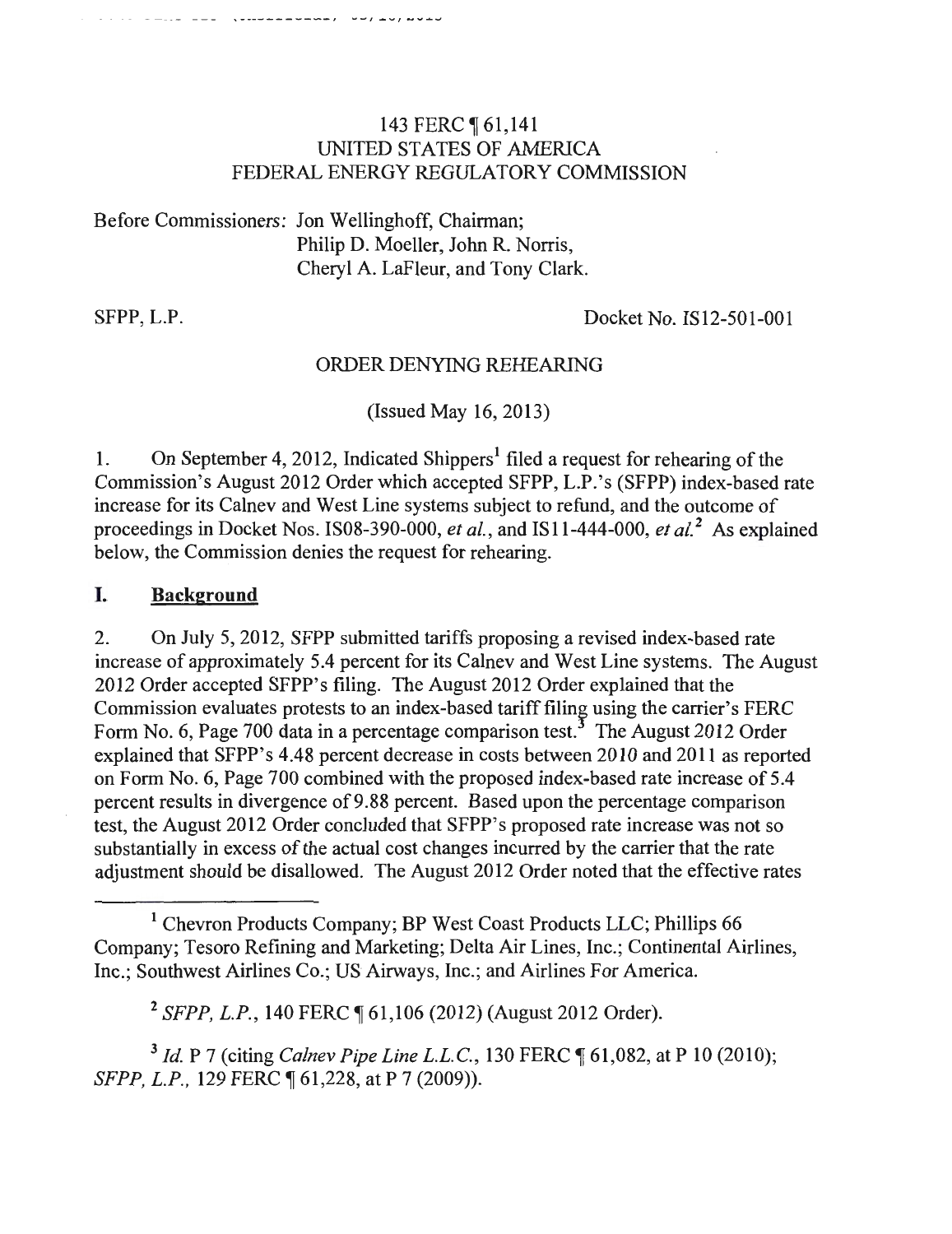$Docket No.$  IS12-501-001  $-2$ -

underlying SFPP's index-based rate filing were under review in Docket Nos. IS08-390- 000, *eta/.,* and IS11-444-000, *eta/.* Thus, the August 2012 Order accepted SFPP's indexed rates subject to refund and the outcome of the proceedings in Docket Nos. IS08- 390-000, *eta/. ,* and IS11-444-000, *eta/.* 

## **II. Rehearing Requests**

3. On September 4, 2012, Indicated Shippers filed a request for rehearing of the August 2012 Order. Indicated Shippers contends that the Commission's acceptance of indexed increases where the divergence is less than "ten percentage points" is a departure from the Commission's prior practice and not the product of reasoned decision-making. Indicated Shippers further state that the use of the ten percentage point threshold, particularly given SFPP's reported cost decrease, is arbitrary, contrary to Commission regulations, and does not satisfy the Commission's statutory obligation to ensure just and reasonable rates under Section 1(5) of the Interstate Commerce Act (ICA).

### **Discussion**

4. The Commission denies Indicated Shippers' request for rehearing. As explained in the August 2012 Order, protests challenging an index-based rate increase are governed by section 343.2(c)(l) of the Commission's regulations, which provides in part:

A protest or complaint filed against a rate proposed or established pursuant to§ 342.3 [indexing] of this chapter must allege reasonable grounds for asserting that ... the rate increase is so substantially in excess of the actual cost increases incurred by the carrier that the rate is unjust and unreasonable .. .. 4

5. As the August 2012 Order elaborated, to maintain the relative simplicity of the oil indexing process, the Commission evaluates a protest to an index-based tariff filing using the carrier's FERC Form No. 6, Page 700 data in a "percentage comparison test."5 The percentage comparison test is a very narrow test that "compare[s] the Page 700 cost data contained in the company's annual FERC Form No.6 to the data that is reflected in the

4 18 C.P.R.§ 343.2(c)(1) (2012).

<sup>5</sup> Calney, 130 FERC  $\P$  61,082 at P 10; *SFPP*, 129 FERC  $\P$  61,228 at P 7. The Commission will not consider protests that raise arguments beyond the scope of the percentage comparison test. The Commission will apply a wider range of factors beyond the percentage comparison test in reviewing a complaint against an index-based rate increase. *See Calnev*, 130 FERC  $\P$  61,082 at P 11 (citing *BP West Coast Products LLC v. SFPP, L.P., 121 FERC*  $\sqrt{61,243}$ , at PP 8-9 (2007)).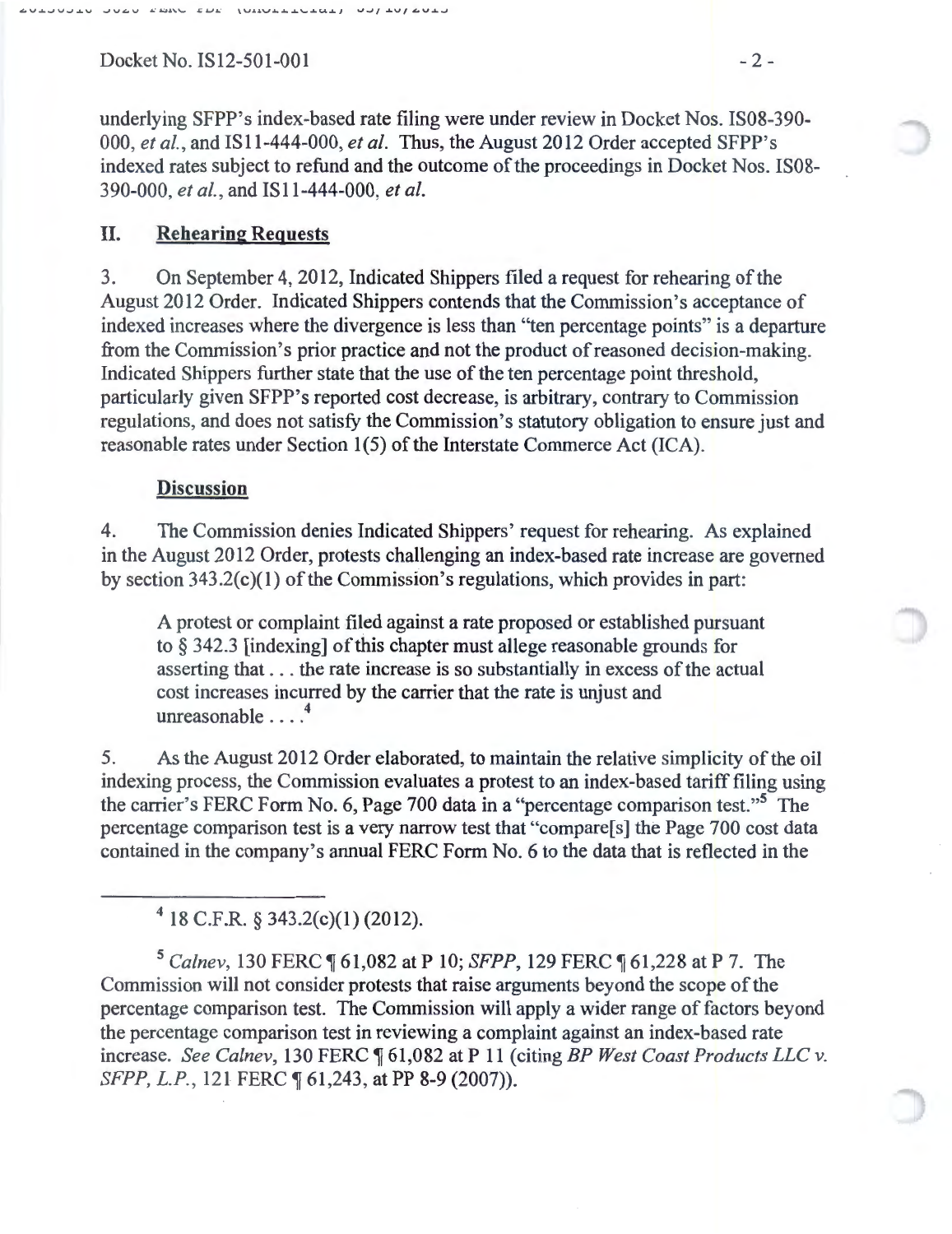$Docket No.$  IS12-501-001  $-3-$ 

**'V ..a.. ..JV..J.,.&..V ..JV.C..V .L: OJ.'\.'-** s;~J,.." **\ <sup>U</sup> J.J.V.L-.L-.,.&..'-.,.&..U.,.&.. <sup>J</sup>***V..Jf* ~V/ **'V..&..-J** 

index filing for a given year with the data for [the] prior year.  $\ldots$ <sup>6</sup> This test is the "preliminary screening tool for pipeline [index-based] rate filings,"7 and is the sole means by which the Commission determines whether a protest meets the section 343.2(c)(1) standard. 8

6. SFPP's FERC Form No. 6, Page 700 showed a total cost of service decrease between 2010 and 2011 of approximately 4.48 percent. SFPP's 4.48 percent decrease in costs combined with the proposed index-based. rate increase of 5.4 percent resulted in divergence of 9.88 percent under the percentage comparison test. The Commission confirms the August 2012 Order's finding that this magnitude of divergence between the pipeline's change in costs and revenues is insufficient for Indicated Shippers' protest to satisfy the requirements of section  $343.2(c)(1)$ . As the August 2012 Order stated, the Commission has never found an index rate increase to be "substantially in excess" of actual cost changes under section  $343.2(c)(1)$  when the difference between the proposed index rate increase and the pipeline's actual change in cost is less than 10 percent.<sup>9</sup> The

<sup>6</sup> Calney, 130 FERC ¶ 61,082 at P 10; *BP West Coast Products, LLC v. SFPP*, *L.P.*, 118 FERC  $\P$  61,261, at P 8 (2007). The percentage comparison test compares proposed changes in rates against the change in the level of a pipeline's cost of service.

<sup>7</sup>*Cost-of-Service Reporting and Filing Requirements for Oil Pipelines,* Order No. 571, 59 Fed. Reg. 59,137 (Nov. 16, 1994), FERC Stats. & Regs.  $\sqrt{31,006}$ , at 31,168, *order on reh'g, Order No.* 571-A, 69 FERC ¶ 61,411 (1994).

<sup>8</sup> Calnev, 130 FERC ¶ 61,082 at P 10 (citing *BP West Coast Products*, 121 FERC <sup>~</sup>61, 141 at P 6 ("[T]he Commission uses a percentage comparison test in the context of a protest to an index-based filing to assure that the indexing procedure remains a simple and efficient procedure for the recovery of annual cost increases. [Footnote omitted.] This screening approach at the suspension phase is a snap shot approach that avoids extensive arguments over issues of accounting accuracy and rate reasonableness within the time limits available for Commission review, and highlights the simplicity of the filing procedure. It also precludes the use of the protest procedure to complicate what should in most cases be merely a price adjustment that is capped at the industry's average annual cost increases.")).

 $9$  August 2012 Order, 140 FERC  $\P$  61,106 at P 8. Indicated Shippers state that in Docket No. IS 11-444 the Commission set for hearing rates that only resulted in a 9.6 percent divergence under the percentage comparison test. *SFPP, L.P.,* 135 FERC <sup>~</sup>61 , 274 (2011). However, this case does not undermine the findings of the August 2012 Order. In Docket No. IS11-444, SFPP had proposed its index increases for all of its pipeline systems in one filing. While the percentage divergence for the Watson Volume Deficiency Charge was 9.6 percent, for each of SFPP's East, West, North, and Oregon lines, the percentage comparison test yielded a divergence of 10.9 percent between

 $(continued...)$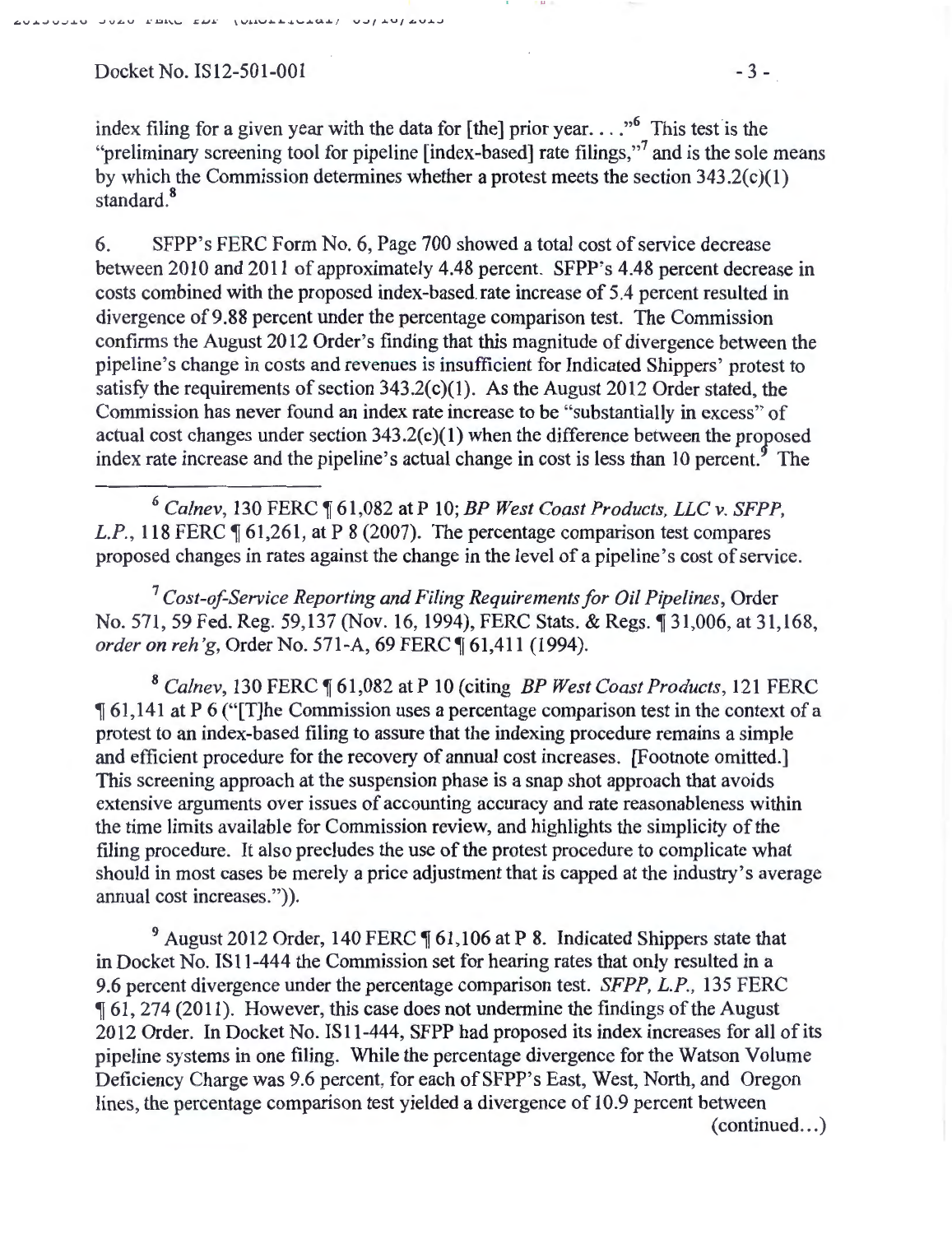$Docket No. IS12-501-001$  -4 -

Commission also has previously explained that section 343.2(c)(l) does not preclude an index increase for pipelines that experience a cost decrease.<sup>10</sup> In this proceeding, the Commission will exercise its discretion not to investigate SFPP's index increase.<sup>11</sup>

The Commission orders:

Indicated Shippers' request for rehearing is denied.

By the Commission.

(SEAL)

Kimberly D. Bose, Secretary.

SFPP's proposed rate increase (6.9 percent) and the company-wide cost decrease (4.0 percent) reported by SFPP on its page 700. The Commission determined that the 10.9 magnitude of divergence "raises an issue of reasonableness that the Commission will investigate." *!d.* P 11. It was on this basis that the Commission in Docket No. IS11-444- 000 set the filing for hearing. The Commission only referred to the percentage comparison test as applied to the Watson Volume Deficiency Charge in a footnote. *!d.* at n.10. No party contended that the Commission should deny the protests only with respect to the Watson Volume Deficiency Charge while accepting the protests with respect to SFPP's remaining rates, and in setting the entire filing for hearing procedures, the Commission never addressed this possibility.

<sup>10</sup> Calnev Pipeline LLC, 115 FERC ¶ 61,387, at PP 3, 9 (2007); *Shell Pipe Line Co.*, 102 FERC  $\llbracket 61,350$ , at PP 4, 10, *order on reh'g*, 104 FERC  $\llbracket 61,021$ , PP 8-9 (2003).

<sup>11</sup>*ExxonMobil Oil Corp v. FERC,* 219 Fed. Appx. 3 (D.C. Cir. Feb. 27, 2007) (holding that a decision not to investigate a proposed indexed rate increase is committed to Commission discretion); *ExxonMobil Oil Corp. v. FERC,* 2007 WL 2306949, \* 1 (D.C. Cir. Jul27, 2007) (same).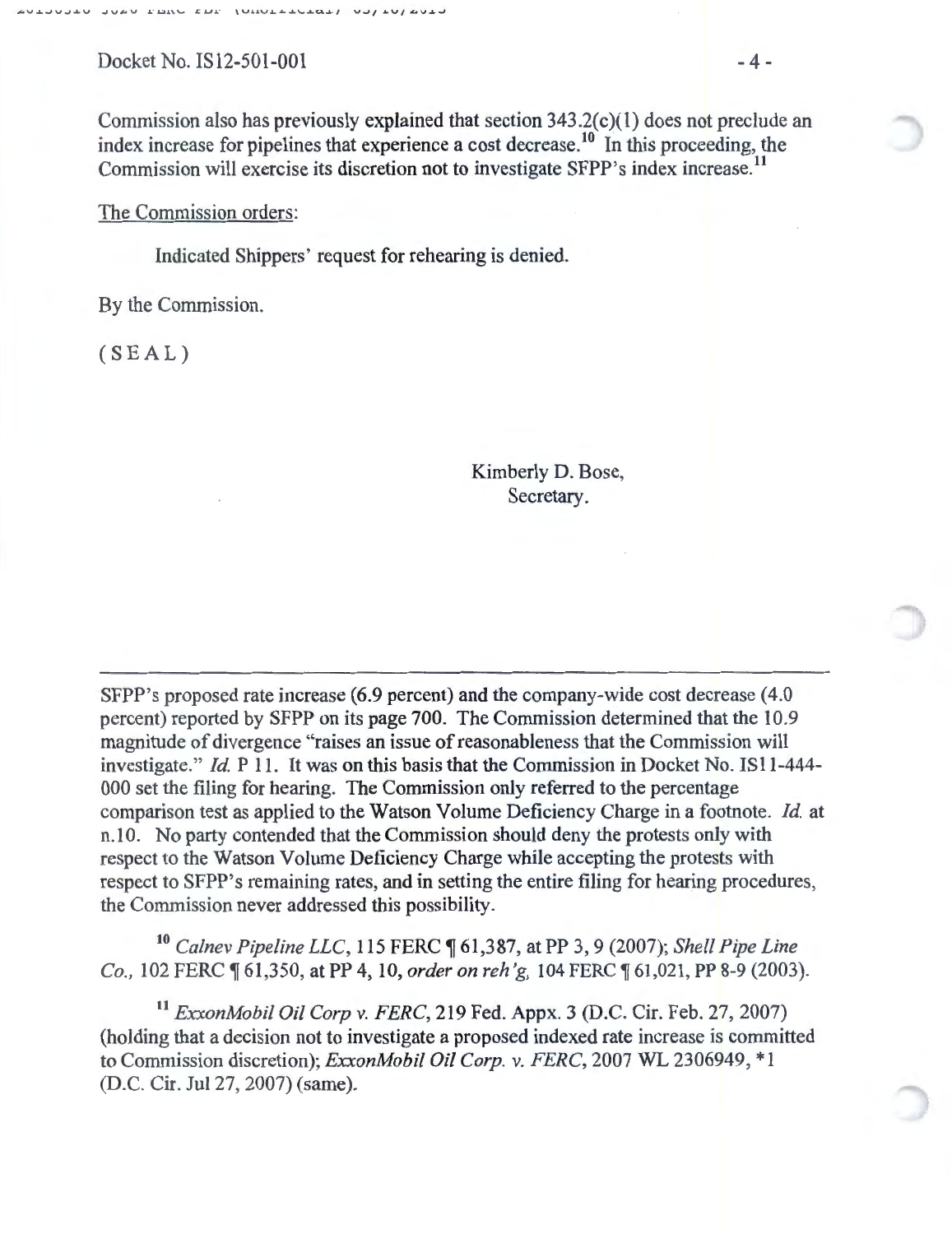| AULUULLU JUAU TEL - EDE (UNULLEULAR) UJ/LU/AULU |  |  |  |  |  |
|-------------------------------------------------|--|--|--|--|--|
| Document Content (s)                            |  |  |  |  |  |
|                                                 |  |  |  |  |  |

 $\label{eq:2.1} \frac{1}{\sqrt{2}}\int_{\mathbb{R}^3} \frac{1}{\sqrt{2}}\left(\frac{1}{\sqrt{2}}\right)^2\frac{1}{\sqrt{2}}\left(\frac{1}{\sqrt{2}}\right)^2\frac{1}{\sqrt{2}}\left(\frac{1}{\sqrt{2}}\right)^2.$ 

 $\mathcal{L}^{\text{max}}_{\text{max}}$  and  $\mathcal{L}^{\text{max}}_{\text{max}}$ 

 $\mathcal{L}^{\text{max}}_{\text{max}}$  and  $\mathcal{L}^{\text{max}}_{\text{max}}$ 

 $\label{eq:2.1} \frac{1}{\sqrt{2}}\int_{\mathbb{R}^3}\frac{1}{\sqrt{2}}\left(\frac{1}{\sqrt{2}}\right)^2\frac{1}{\sqrt{2}}\left(\frac{1}{\sqrt{2}}\right)^2\frac{1}{\sqrt{2}}\left(\frac{1}{\sqrt{2}}\right)^2\frac{1}{\sqrt{2}}\left(\frac{1}{\sqrt{2}}\right)^2.$ 

 $\label{eq:2.1} \frac{1}{2} \int_{\mathbb{R}^3} \frac{1}{\sqrt{2\pi}} \int_{\mathbb{R}^3} \frac{1}{\sqrt{2\pi}} \int_{\mathbb{R}^3} \frac{1}{\sqrt{2\pi}} \int_{\mathbb{R}^3} \frac{1}{\sqrt{2\pi}} \int_{\mathbb{R}^3} \frac{1}{\sqrt{2\pi}} \int_{\mathbb{R}^3} \frac{1}{\sqrt{2\pi}} \int_{\mathbb{R}^3} \frac{1}{\sqrt{2\pi}} \int_{\mathbb{R}^3} \frac{1}{\sqrt{2\pi}} \int_{\mathbb{R}^3}$ 

 $\label{eq:2.1} \mathcal{L}(\mathcal{L}^{\mathcal{L}}_{\mathcal{L}}(\mathcal{L}^{\mathcal{L}}_{\mathcal{L}})) \leq \mathcal{L}(\mathcal{L}^{\mathcal{L}}_{\mathcal{L}}(\mathcal{L}^{\mathcal{L}}_{\mathcal{L}})) \leq \mathcal{L}(\mathcal{L}^{\mathcal{L}}_{\mathcal{L}}(\mathcal{L}^{\mathcal{L}}_{\mathcal{L}}))$ 

 $\label{eq:2.1} \frac{1}{\sqrt{2}}\int_{\mathbb{R}^3}\frac{1}{\sqrt{2}}\left(\frac{1}{\sqrt{2}}\right)^2\frac{1}{\sqrt{2}}\left(\frac{1}{\sqrt{2}}\right)^2\frac{1}{\sqrt{2}}\left(\frac{1}{\sqrt{2}}\right)^2\frac{1}{\sqrt{2}}\left(\frac{1}{\sqrt{2}}\right)^2.$ 

 $\mathcal{L}(\mathcal{L}^{\text{max}}_{\mathcal{L}})$  ,  $\mathcal{L}^{\text{max}}_{\mathcal{L}}$  ,  $\mathcal{L}^{\text{max}}_{\mathcal{L}}$